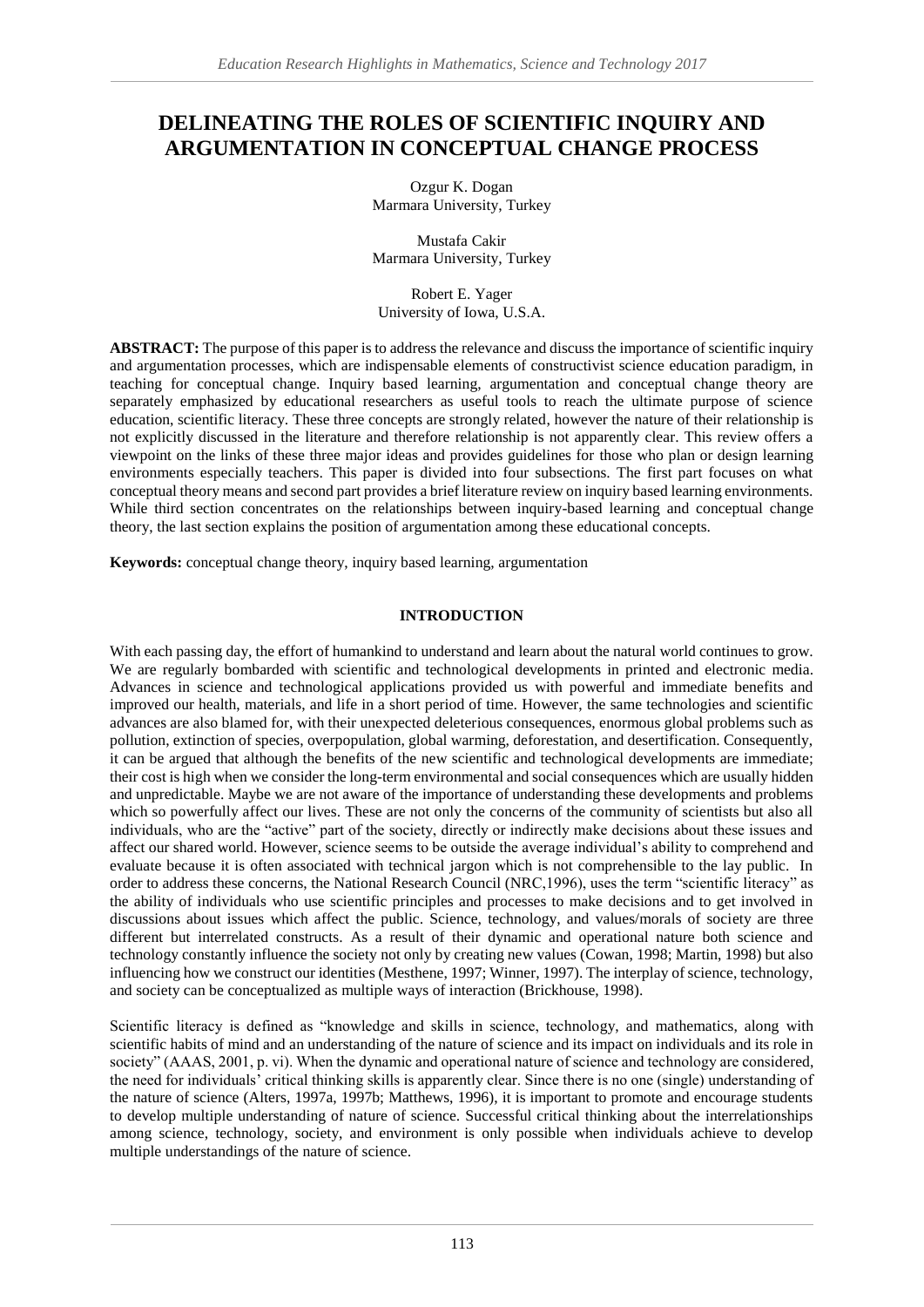Recently, generating scientifically literate citizens has become an exceptional goal for countries; this goal turns out to be a main ambition for most educational policies. The launch of Sputnik by Soviet Union in 1957 is the most effective event which pushed countries to take the decision to change their educational policies and their curriculum (Aikenhead, 2003; Puvirajah, 2007). The reform movements in science education specifically aim to generate students who possess higher order thinking skills and needed cognitive strategies such as selecting, organizing, and utilizing scientific knowledge for a productive life (Hurd, 1998). Individuals who have higher order thinking skills and use cognitive strategies not only be able to monitor developments in science and technology but also play essential roles in making decisions on social and political issues.

Educational reform must aim to prepare scientifically literate citizens in this century and researchers must make an effort to integrate inquiry based teaching and scientific argumentation to their curricula to accomplish conceptual change if it is necessary. Consistent with this line of thinking, the next section describes fundamentals of inquiry based learning, scientific argumentation, and relationship of these two concepts to acquire desired conceptual change.

### **What are the relationships among, conceptual change theory, inquiry-based learning, and argumentation?**

Assessing alternative explanations, weighing evidence, interpreting texts, and evaluating the potential viability of scientific claims are all seen as essential components in constructing scientific arguments (Latour & Woolgar, 1986). Furthermore, argument is central in the process of conceptual change as described by Posner, Strike, Hewson and Gertzog (1982). Argumentation provides opportunities for learners to negotiate their understandings, and consider and evaluate each other's arguments. Conceptual change depends on socially constructing and reconstructing one's own personal knowledge through a process of dialogic argument (Driver, Newton & Osborne, 2000).

In this section, a theoretical approach is provided for delineating relationships among, conceptual change theory, inquiry-based learning, and argumentation. These three concepts are strongly related, however the nature of their relationship is not explicitly discussed in the literature and therefore relationship is not apparently clear. In this chapter, we first present the process of scientific knowledge generation by the community of scientists and how this process is integrated in school science classrooms over time. Subsequently, we explain how this process fits to conceptual change theory. Before presenting "how do scientists produce scientific knowledge" and "how do educational scientists integrate the idea of –students as scientists- to school science classrooms", we need to explain briefly what conceptual change theory is. Thus, we would be able to show links between aspects of inquiry-based learning what will be discussed later and conceptual change theory.

## *Conceptual Change Theory*

Basically, conceptual change theory is focused on how individuals reconstruct their cognitive schemes and models for change of conceptions 'under the impact of new ideas and new evidence' (Posner et al., 1982, p. 212). Posner and his colleagues state that individuals' cognitive frameworks (they used the term conceptual ecology) can be modified (assimilation) or can be entirely changed (accommodation) according to new concepts' conformity to their existing conceptual ecology. Apparently, generation of this theory took its roots from the work of Thomas Kuhn (1970). According to Kuhn all individuals have general obedience to the scientific community which they belong. He called these general acceptances "paradigms". Thus, all scientists generate research questions, design research, construct new explanations and test their explanations under the light of the paradigm to which they belong. These commitments to the paradigm continue till there are contradictions which occur between new explanation and the theoretical basis of the paradigm. Hereby, there are two situations in behalf of scientific progress (Kuhn, 1970). The first one is, if new explanation works compatible with the core ideas of existing paradigm then there is no need to make any paradigmatic changes which Kuhn called this condition normal science. As an analogy, this situation is matching up with the assimilation concept in conceptual change theory suggested by Posner and his colleagues. They argued that sometimes students use their existing conceptual frames to deal with new phenomena. If students' existing beliefs, knowledge, and experiences are well-suited with new concepts, then new concepts are easily linked to the frames that became ready to new learning situations. The second situation for scientific advancement in Kuhnian thought is scientific revolution which is new phenomenon that dealt by scientists does not match with the core ideas of the paradigm. Under this situation scientists might make radical changes about their beliefs, knowledge and experiences as a result the paradigm they belong changes. Kuhn argued that these kinds of changes are extremely difficult. Accomplishing such changes means reorganizing all conceptual and cognitive frames changing whole worldview similar to converting to a new religion. This Kuhnian thought matches with the term accommodation in conceptual change theory. Posner et al. (1982) defined accommodation as extreme changes in the case of discrepancies in the new phenomenon and the conceptual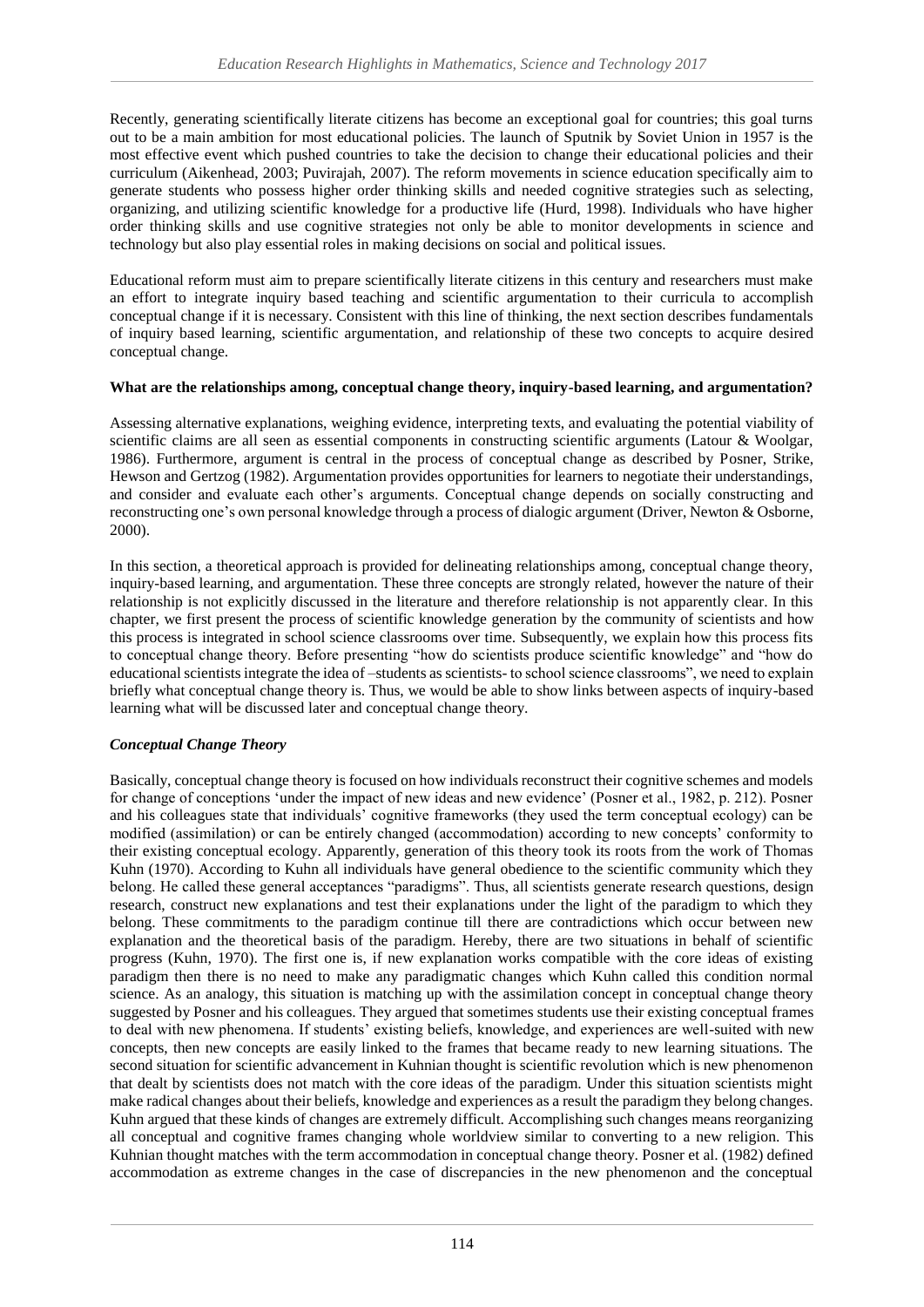ecology of the individuals. Similar to paradigm shift, the kind of deep changes required for accommodation are extremely hard and they need some conditions to succeed. Posner et al. (1982) has indicated that there are four important conditions for accommodation to occur:

- Dissatisfaction with an existing conception; if students' existing ideas do not work for solving a problem or generating an explanation about a natural phenomenon anymore, students feel the need to change their current ideas.
- Intelligibility of a new conception; if a new conception is not intelligible, students cannot adapt to a new concept in their cognitive scheme.
- Initial plausibility of a new conception; a new conception must look initially consistent to a learner.
- Possibility of a fruitful research program; a new conception has to have the power to solve new problems which satisfy a learner more than the previous conception for future research.

### *Scientific Inquiry and Inquiry-based Classrooms*

The analogical approach about scientific inquiry and inquiry-based classrooms allow us to understand how similar the scientists and students are in case of generating "knowledge" (Pera, 1994; Magnusson, Palincsar & Templin, 2006). Two kinds of scientific inquiry model, introduced by Pera (1994) and Magnusson et, al. (2006), are 'The Methodological Model and The Dialectical Model.'

Scientific inquiry, in a traditional perspective which Pera (1994) called The Methodological Model, "is a game with two players: the inquiring scientist who asks questions and nature who provides answers" (Magnusson et al., 2006, p.132). Implementation of this approach to the educational programs was known as the discovery learning approach in 1960s' (Magnusson et al., 2006). In a discovery learning approach, students are exposed to particular questions and experiences in such a way that they "discover" the planned concepts for themselves (Hammer, 1997). In later years, question marks began to increase for discovery learning as a result of the studies related to the nature of science (Magnusson et al., 2006). In accordance with these changes about perspectives on nature of knowledge, traditional inquiry has given its place to contemporary scientific inquiry which Pera (1994) called The Dialectical Model. Instead of traditional inquiry, contemporary inquiry includes three components such as; a scientist or a group of scientists that we call benchmark, nature itself, and another group of scientists that debate with the first group according to the features of scientific dialectics (Magnusson et al., 2006). When we compare these two aspects of inquiry, we can see that the most distinguishing thing is that the contemporary inquiry aspect contains another group of scientists who examine the reliability of findings of the benchmark group. This difference makes contemporary inquiry more consistent than traditional inquiry because there is a community's agreement upon nature's correct answer. As opposed to a traditional aspect of inquiry, contemporary aspect of inquiry focuses on scientists' use of their reasoning and thinking skills more. With this focus scientific inquiry reflects a distinct shift from science as exploration and experiment to science as argument and explanation (NRC, 2000; Zembal-Saul, 2009).

DeBoer (2006) argued that as scientists seek to understand the natural world through their investigations, students in inquiry classrooms try to move forward with their understanding of the principles and methods of science through investigations of their own. Therefore, educational scientists started to think that integrating the idea of "students as scientists" to teaching programs would be more useful for generating scientifically literate societies in the future (DeBoer, 2006; Puvirajah, 2007). Based on this idea, inquiry-based teaching is seen to mean a classroom environment where students think and do research like scientists and also present their findings to their peers and get agreements on them (NRC, 2000, Harlen, 2004). Although it has started to scrutinized more recently, the message of this idea was offered by John Dewey approximately a century ago in 1909. Dewey stated that, doing science is more than gaining "knowledge"; there is also a process which has to be learned by students (NRC, 2000; Simon, Erduran & Osborne, 2006).

Basically, the inquiry-based teaching is defined as a teaching strategy where students describe objects and events, generate their own questions, gather data, analyze and interpret those data, construct explanations, criticize those explanations against current scientific "knowledge", and discuss their explanations with the other members of the classroom (NRC, 1996; Byers & Fitzgerald, 2002). It is clear that in order to achieve this process, students need some cognitive abilities and skills. NRC (1996) indicated that these abilities and skills are needed to be able to; (1) ask epistemologically and ontologically proper questions, (2) design and implement accurate research, (3) decide convenient research instruments, (4) think critically and logically about data and explanations, (5) generate alternative explanations and generate arguments to criticize them.

#### *Features of inquiry-based classrooms*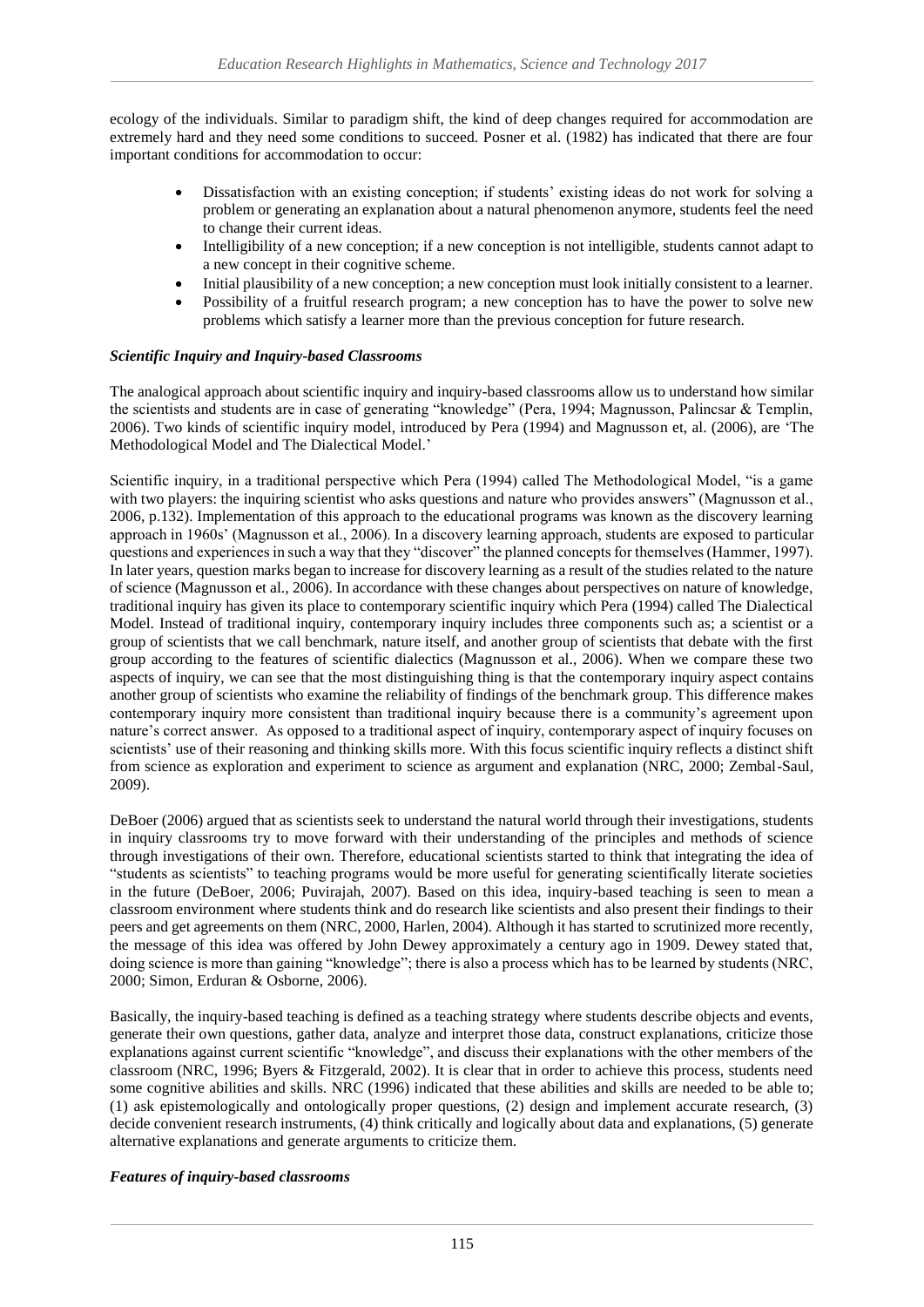According to Goh (2002), student cohesiveness, self-esteem and confidence, a sense of belonging and motivation to learn are psychosocial dimensions which influence the learning environment positively. Thus, the promotion of the positive effects of these psychosocial dimensions depends on well-organized classrooms where supportive relationships with teachers and classmates are formed and an emphasis on participation occurs (Moss, 1991). According to Furtak (2006), inquiry-based classrooms have four dimensions which are; methodological, conceptual, epistemological, and social (Figure 1). *Methodological dimension* of the classroom has to do with the imitating the scientific inquiry process by involving students in a process where they generate questions and hypothesis, and analyze data and then interpret them (Cakir, 2004). It is unquestionable that providing a proper environment to students to develop such methodological skills is an essential part of inquiry-based classrooms (Furtak, 2006). However, without these skills students might be able to generate some ideas about an authentic question but they cannot plan a process which they want to criticize their own hypotheses and theories.

The *conceptual dimension* is about the content knowledge of students. Basically, when students try to produce an explanation on behalf of a natural event, they need to have sufficient content or theoretical knowledge about that event (Posner et al., 1982).

The *Epistemological dimension* of inquiry is especially significant as it relates to general purposes of science education (Hogan & Maglienti, 2001). The epistemic beliefs of scientists and students play a central role in the whole inquiry process (Lederman & Stefanich, 2006). Beliefs in regard to "What is science?", "How does science work?", "What is the nature of scientific knowledge?", "What is the impact of the social and historical milieu on scientific ideas?", "Who are these people we called scientists?" and "What is the role of empirical evidence in science?" are some of the aspects which have been frequently focused on by educational scientists. Puvirajah (2007) has argued that, engaging students in an inquiry process provide them to construct and/or to reflect on their beliefs about science. As very few students consider science as a process which examines the models and theories instead of science as a heap of certain and constant "knowledge" (Sandoval, 2003).

The *Social dimension* of inquiry process provides students with an effective learning environment. Constructing knowledge in a social environment is the main idea in contemporary inquiry-based classrooms. In such environment, students interact with each other and with their teachers to criticize their own ideas as they find opportunities to see alternative explanations to reconstruct their ideas. In this respect, Duschl (2007) has stated that during the inquiry process, discussions concerning the phenomenon which are investigated in the classroom require students to revise their concepts and beliefs about those phenomena. On the other hand, an effective science education program must develop students' abilities of discursive practices that enable them to apply their understandings of science to personal decision-making and engage them in public discourse about issues related to science and society (Driver et al., 2000).



Figure 1. Dimensions of Inquiry-based classrooms.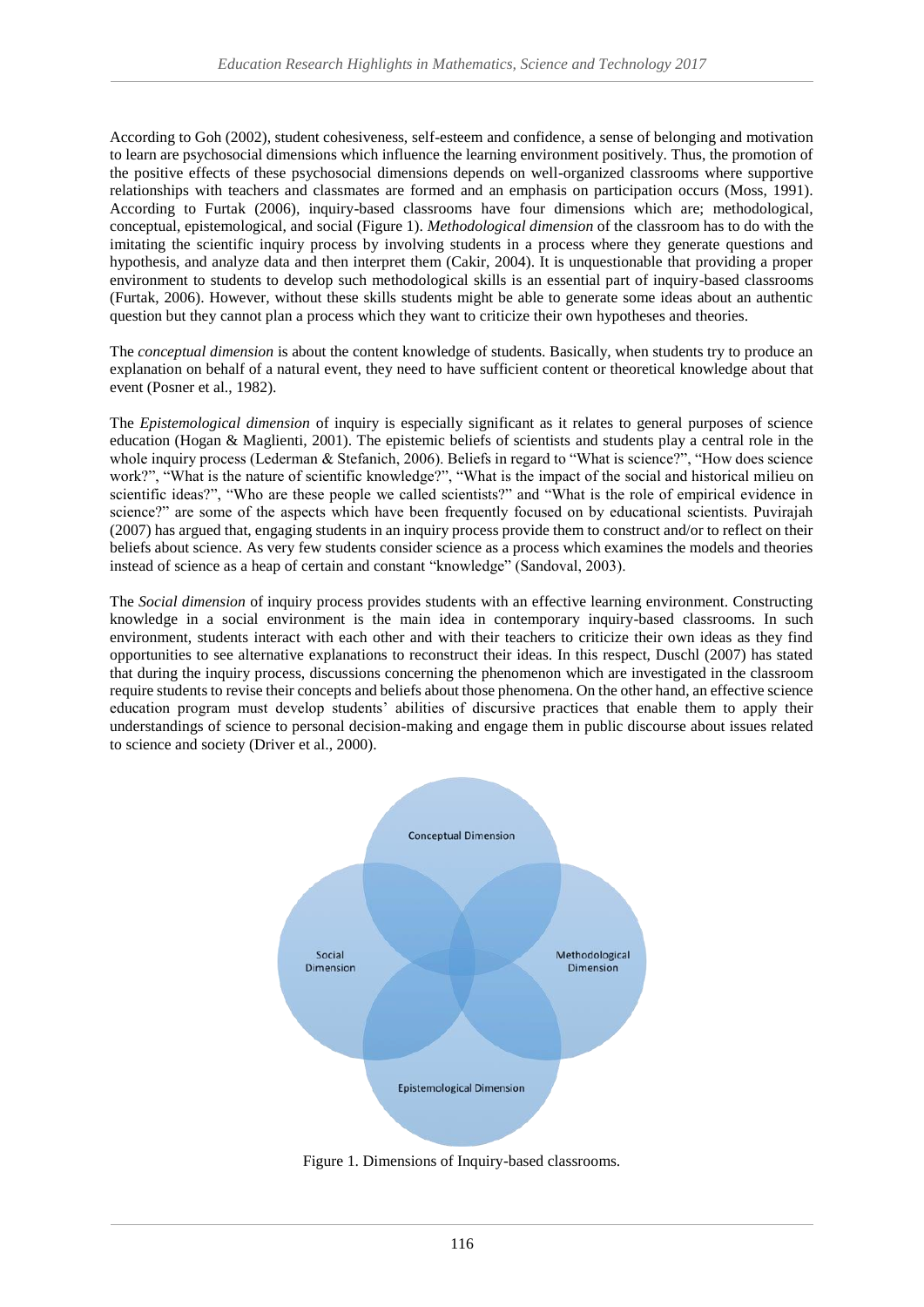These four dimensions about inquiry-based learning are working together to maximize students' meaningful learning. "Meaningful learning" is the integration of new concepts into our cognitive structures according to quality and quantity of our existing cognitive structures to new concepts (Novak, 2002). Clearly, if previous incorrect concepts have been memorized, changing such concepts is not big deal for students. Since memorized concepts have no links to cognitive structures and they are easily replaced. Unless, the previous learning occurs with the link of misconception then conceptual change is too hard for the learner. Inquiry-based teaching strategies help students to reflect on the reliability of their cognitive structures and the fitness of the new concepts.

## *Connecting inquiry-based teaching with conceptual change theory*

All emphasized aspects of inquiry relate to the theory of conceptual change. Methodological and conceptual dimensions of inquiry are basically "back stage" of the process of conceptual change. These dimensions are concerned with all the preparation and also with the direction of the process. Conceptual and methodological aspects of inquiry aim to introduce individuals to new concepts and/or to skills for learning new concepts. We can see these two dimensions as "accessory aspects" for the theory of conceptual change. But the other two dimensions of inquiry have unique places for supporting the theory.

Epistemological dimension plays an essential role in conceptual change process. During the inquiry process, students construct new knowledge against their prior knowledge and beliefs (Posner et al., 1982). Therefore, if student beliefs about the nature of knowledge are shaped by contemporary views of nature of knowledge, then they can be open-minded about the uncertainty of existing concepts. Students with such beliefs can change their existing conceptions easier than biased ones. This does not mean that conceptual change process is too easy for that individuals; but we mean that whenever the student encounters a new phenomenon, students with such an attitude can ask the proper questions about new phenomenon and can decide what count as an appropriate answer for the new phenomenon.

On the other hand, we believe that the most important dimension of inquiry for changing inappropriate conceptions is the social aspect. We are aware that all aspects of inquiry must work harmonically for changing process. However, without a social dimension, this process might be a black box in which vicious cycles of individuals' judgments exist. As we recall, the first step of conceptual change theory is the need for dissatisfaction of individuals with an existing conception. Without the social aspect of inquiry, students (and also scientists) can generate alternative explanations but these explanations also take their roots from students' own experiences and beliefs. Therefore, students need an environment which allows them to see and weigh the alternative explanations that come from other individuals with plenty of different prior experiences. Hereby, the proper environment can provide great chance for dissatisfaction for students who have misconceptions and the need to change their conceptions. Precisely, classroom discussions of ideas are most powerful tools for criticizing and comparing alternative explanations. Meanwhile, students can find chances to cognitively challenge different ideas. However, unconstructed, improperly constructed, or question and answer "discussions" in the classroom can affect students negatively which might cause confusion. Thus recently, the social dimension of inquiry has received more attention and interest from the researchers (e.g. Driver et al., 2000; Duschl, 2000; Simon et al., 2006; Sampson & Clark, 2008). Instead of classroom discussion, these purposefully constructed and logical processes of inquiry are labeled as "argumentation". According to McNeill and Pimentel (2010), most of the teachers use traditional types of discussion structure, which is characterized with the initiation, response, and evaluation (IRE), in their classrooms. When a discussion is structured traditionally, teacher initiates process with a question (initiate-I), students respond to that question (respond-R) and finally teacher evaluates the student responds (evaluate-E). Such a triple construct results minimal student-student and student-teacher interactions. Traditional discussions have inappropriate structures for classrooms where contemporary inquiry-based strategies are used (McNeill & Pimentel, 2010).

## *What is this popular concept called "Argumentation"?*

As the National Research Council (1996, p. 36) has stated, "an important stage of inquiry and of student science learning is the oral and written discourse that focuses the attention of students on how they know what they know and how their knowledge connects to larger ideas, other domains, and the world beyond the classroom". Therefore, the importance of argumentation shows itself by students' logical and critical reflections concerning their explanations and conceptions. In other words, argumentation is a knowledge construction process in which concrete representation of the ideas occur for peer review and revision (e.g. Driver et al., 2000; Duschl, 2000; Sampson & Clark, 2008). As a result, the definition of argumentation is "the process of argument construction that is used for support or denying explanations which are generated from the inquiry process" (Sampson & Clark, 2008).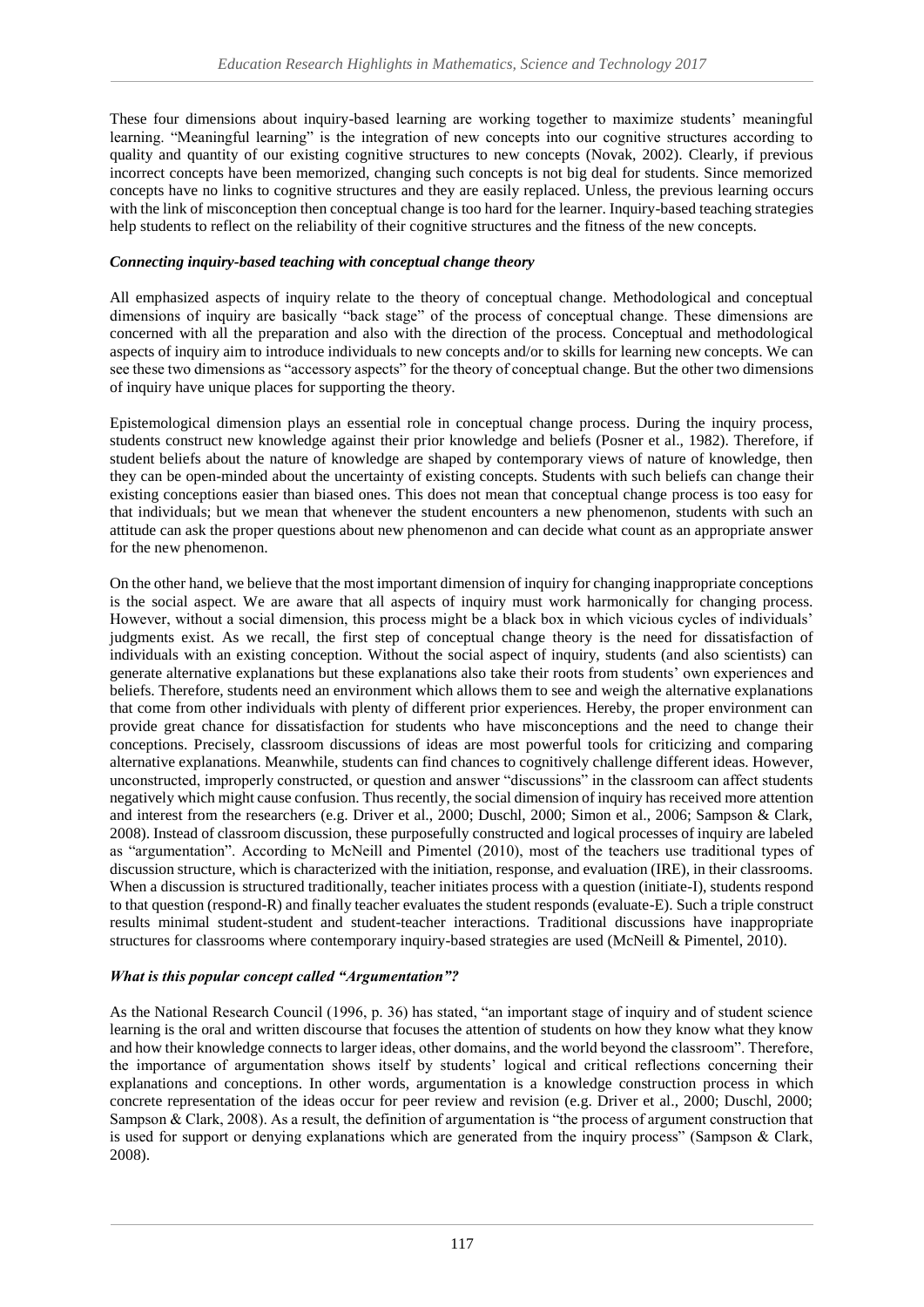Informal reasoning performed in non-deductive situations that are essentially the everyday situations of life and work (Voss, Perkins & Segal, 1991) and involves the use of various forms of argument. Informal reasoning is situated within a variety of social and cultural meanings; therefore, it is carried on within different social contexts and applied in different situations. Exploring the use of argument in everyday life as well as in classroom settings is important because an argument implies critique (Mathison, 1995) which allows students to question and make decisions about which specific claims they value in an argument and how they position themselves in relation to them. An important element of critical thinking, according to Dewey's (1909/1991) idea of 'reflective thought', is the use of evidence to support a certain belief or claim.

There are plenty of models about the argumentation process in the literature. But almost all of them take their origins from the work of Toulmin (1958). Evidence is one of the main elements of the model of thinking as argument developed by Toulmin (1958). Toulmin's argumentation model involves six components (Figure 2). According to him; data, warrants and claims are basic and indispensible components of argumentation.

Furthermore, backings, qualifiers, and rebuttals are the components which are the needed components for solidifying the arguments. Briefly; (1) claims are assertions about what exists or values that people hold; (2) data are statements that are used as evidence to support the claim; (3) warrants are statements that explain the relationship of the data to the claim; (4) qualifiers are special conditions under which the claim holds true; (5) backings are underlying assumptions that are often not made explicit; (6) rebuttals are statements that contradict either with the data, warrant, backing or qualifier of an argument (Newton, Driver & Osborne, 1999; Osborne, Erduran & Simon, 2004; Simon et al., 2006; Yackel, 2002).



Figure 2. Toulmin's argument pattern (Simon et al., 2006, p.240).

Driver, Newton and Osborne (2000) raised a concern by claiming that Toulmin's scheme presents argumentation in a decontextualized way and "No recognition is given to the interactional aspects of argument as a speech event, of that it is a discourse phenomenon that is influenced by the linguistic and situational contexts in which the specific argument is embedded" (p. 294).

Alternatively, argumentation should be examined and situated within specific contexts while taking into consideration the social framework within it is developed. Argumentation is emphasized in the education literature in two distinctive ways labeled as "rhetorical" (Kuhn, 1992) or "didactic" (Boulter & Gilbert, 1996) and "dialogical" or "multi-voiced". Rhetorical argument is used to persuade others of the strength of the case being put forward while dialogical argument is used when different perspectives are being examined and the purpose is to reach agreement on acceptable claims or courses of action (Driver et al., 2000, p. 291). In other words, dialogic argument is a social activity happening through negotiation. This view is also consistent with Schwab's (1962) idea of presenting science as a product of fluid enquiry and emphasizing science as a process of constructing knowledge situated within specific socio-cultural contexts.

## *Integrating argumentation into inquiry process*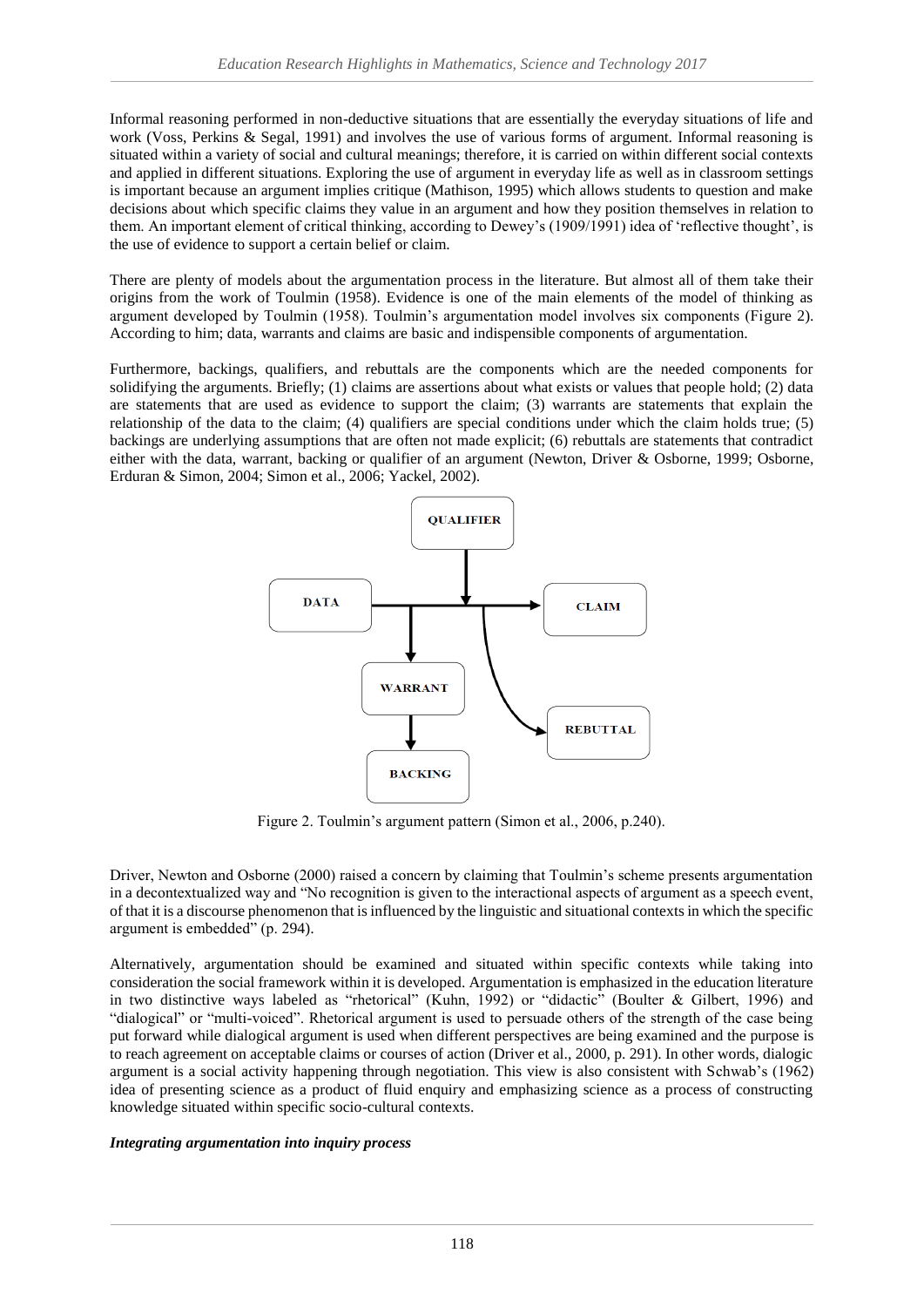In the literature, the most obscure point maybe the position of argumentation within the inquiry process. Nevertheless, some researchers clearly state that, argumentation brings inquiry to a conclusion based on social agreement (Sampson & Clark, 2008; Langsdorf, 1997). Based on this idea, argumentation can be placed at the end of the inquiry process (Figure 3). As figure 2 shows, inquiry process can be split into two parts. The first part of the inquiry is the "research" and the second part is the "argumentation". In the first part individuals design research, based on a question about a natural phenomenon; then they gather the data, analyze and interpret the data for generating an explanation. In the second part, argumentation, generated explanations are presented to the community and individuals develop arguments to defend their explanations. In this scientific reasoning process, rival ideas are compared. This comparison is made with regard to the strength of the argument to counter arguments. And also warrants and backings of the arguments, reliability of evidence, and association between the evidence and the claim are important discriminators of the arguments.



Figure 3. The process of inquiry in school science classrooms.

Our position is that argumentation can be divided into two parts for school science classrooms as well. The first one, internal argumentation, is getting students involved in the scientific inquiry process. That is students undertake investigations and generate explanations about the natural phenomenon and get involved in argumentation. As an example, Cakir (2004) designed an instructional module for prospective teachers to engage them in an inquiry activity in which one of the aims was providing them an insight about inquiry process as future teachers. He used software named Catlab to provide students a teaching and learning environment where they could be able to; gather, analyze, interpret data, and generate and discuss their explanations. During the process, students worked on mono and dihybrid crosses to generate explanations about given scenarios about the coat colors of cats. This genetics-based inquiry process finalized with a classroom discussion that focused on assumptions, predictions, collecting data, evidence, experimental design, and testing alternative explanations. Such inquiry experiences involve both research and argumentation processes together.

The second type of argumentation is Complementary Argumentation where students generate arguments about alternative explanations that have been generated previously. Some studies emphasized the importance of this reasoning process in the case of less accessible information, and more open-ended and debatable socio-scientific issues (e.g. Means & Voss, 1996; Sadler, 2004) such as Global Warming, Nuclear Testing, Animal Testing. The difficulty of experimentation of these ideas in school science classrooms causes the implementation of this "informal reasoning" process. In this instance, students try to defend explanations which are most suitable with their prior knowledge, experiences and their conceptual ecologies.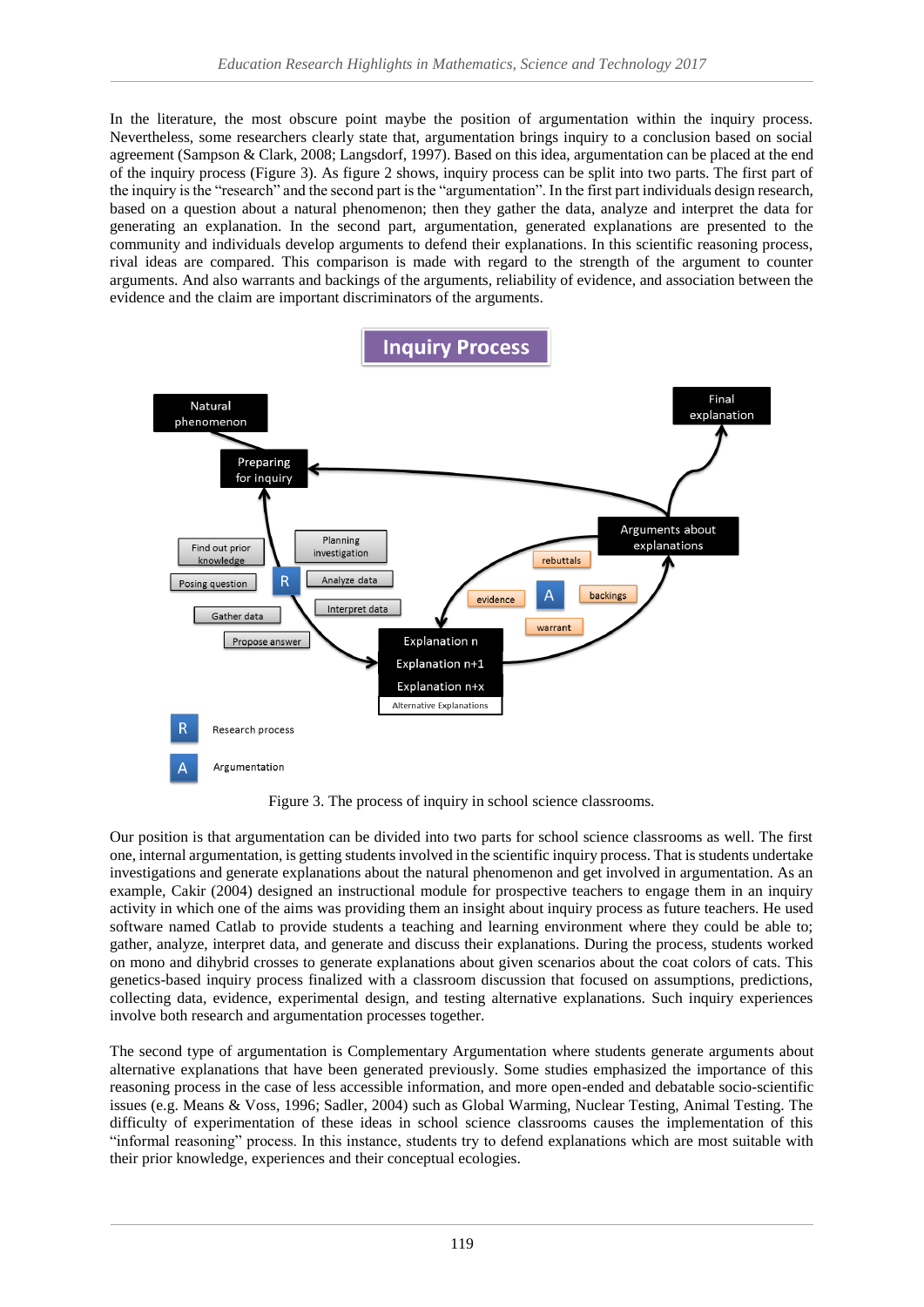#### **REFERENCES**

- American Association for the Advancement of Science (AAAS). (2001). *In Pursuit of a Diverse Science, Technology, Engineering, and Mathematics Workforce: Recommended Research Priorities to Enhance Participation by Underrepresented Minorities*, Washington, DC: AAAS.
- Aikenhead, G. S. (2003). *Research report: Concepts of evidence used in science-based occupations: Acute-care nursing.* Available at URL: http://www.usask.ca/education/people/aikenhead/acnursing.htm.
- Alters, J. B. (1997a). Whose nature of science? Journal of Research in Science Teaching, 34(1), 39-55.
- Alters, J. B. (1997b). Nature of science: A diversity or uniformity of ideas? Journal of Research in Science Teaching, 34(10), 1105-1108.
- Boulter, C. & Gilbert, J. (1996). Texts and contexts: Framing modelling in the primary science classroom. In G. Welford, J. Osborne and P. Scott (eds), Research in Science Education in Europe, Current Issues and Themes (London: Falmer Press), 177–188.
- Brickhouse, N. W. (1998). Feminism(s) and science education. In Fraser, B. J. & Tobin, K. G. (Eds.), International handbook of science education (pp. 1067-1081). Great Britain: Kluwer Academic Publishers.
- Byers, A., & Fitzgerald, M.A. (2002). *Networking for leadership, inquiry, and systemicthinking: a new approach to inquiry based learning.* Journal of Science Education andTechnology, 11 (1), 81-91.
- Çakır, M. (2004). *Exploring Prospective Secondary Science Teachers' Understandings of Scientific Inquiry and Mendelian Genetics Concepts Using Computer Simulation.* (Doctoral dissertation). Pennsylvania State University, Pennsylvania.
- Cowan, R. S. (1998). The industrial revolution in the home: Household technology and social change in the twentieth century. In Hopkins, P. D. (Ed.), Sex/Machine (pp. 33-49). Bloomington: Indiana University Press.
- DeBoer, G. E., (2006). Historical Perspectives on Inquiry Teaching in Schools. Scientific Inquiry and Nature of Science. L. B. Flick and N. G. Lederman: 131-157.
- Driver, R., Newton, P., & Osborne, J. (2000). Establishing the norms of scientific argumentation in classrooms. *Science Education*, 84(3), 287-312.
- Duschl, R. A. (2000). Making the nature of science explicit. In R. Millar, J. Leach, & J. Osborne (Eds.), *Improving science education: The contribution of research* Philadelphia: Open University Press.
- Duschl, R. A. (2007). Quality Argumentation and Epistemic Criteria. In S. Erduran & M. P. Jiménez-Aleixandre (Eds*.*)*, Argumentation in Science Education*., Springer.
- Furtak, E. M. (2006). *The Dilemma of Guidance in Scientific Inquiry Teaching.* (Doctoral dissertation). Stanford University, Stanford, CA.
- Goh, S. C., (2002). Studies on Learning Environments in Singapore Classrooms. In S. C. Goh & M. S Khine (Eds), *Studies in educational learning environments: An international perspective* (pp. 1-26). Singapore: World Scientific.
- Hammer, D. (1997) 'Discovery Learning and Discovery Teaching', Cognition and Instruction, 15: 4, 485 529.
- Harlen, W. (2004) 'A systematic review of the reliability and validity of assessment by teachers used for summative purposes', in *Research Evidence in Education Library*, Issue 1, London: EPPI-Centre, Social Sciences Research Unit, Institute of Education.
- Hogan, K. & Maglienti, M. (2001) Comparing the epistemological underpinnings of students' and scientists' reasoning about conclusions, *Journal of Research in Science Teaching*, 38(6), pp. 663–687.
- Hurd, P. D. (1998). *Scientific literacy: New minds for a changing world*. Science Education, 82, 407–416.
- Kuhn, T. S. (1970). *The structure of scientific revolutions* (2nd ed.). Chicago: University of Chicago Press.
- Kuhn, D. (1992). Thinking as argument. *Harvard Educational Review*, *62*(2), 155-179.
- Langsdorf, L. (1997) *Argument as inquiry in a postmodern context*. Argumentation 11: 315-27
- Latour, B., & Woolgar, S. (1986). *Laboratory life: The construction of scientific facts*. 2nd edition. Princeton: Princeton University Press.
- Lederman, J. S., Stefanich, G. P. (2006). Addressing Disabilities in the Context of Inquiry and Nature of Science Instruction. Scientific Inquiry and Nature of Science. L. B. Flick and N. G. Lederman: 55-74.
- Magnusson, S. J., A. S. Palinscar, Templin. (2006). Community, Culture, and Conversation in Inquiry-Based Science Instruction. Scientific Inquiry and Nature of Science. L. B. Flick and N. G. Lederman: 131-157.
- Matthews, M. R. (1996). The nature of science and science teaching. In Fraser, B. J. & Tobin, K. G. (Eds.), International handbook of science education (pp. 981-999). Great Britain: Kluwer Academic Publishers.
- Martin, M. (1998). The culture of the telephone. In Hopkins, P. D. (Ed.) Sex/Machine (pp. 50-74). Bloomington: Indiana University Press.
- McNeill, K. L. & Pimentel, D. S. (2010). *Scientific discourse in three urban classrooms: The role of the teacher in engaging high school students in argumentation.* Science Education, 94(2), 203‐229.
- Mesthene, E. G. (1997). The role of technology in society. In Shrader-Frechette, K. & Westra, L. (Eds.), Technology and values (pp. 71-85). New York: Rowman & Littlefield Publishers, Inc.